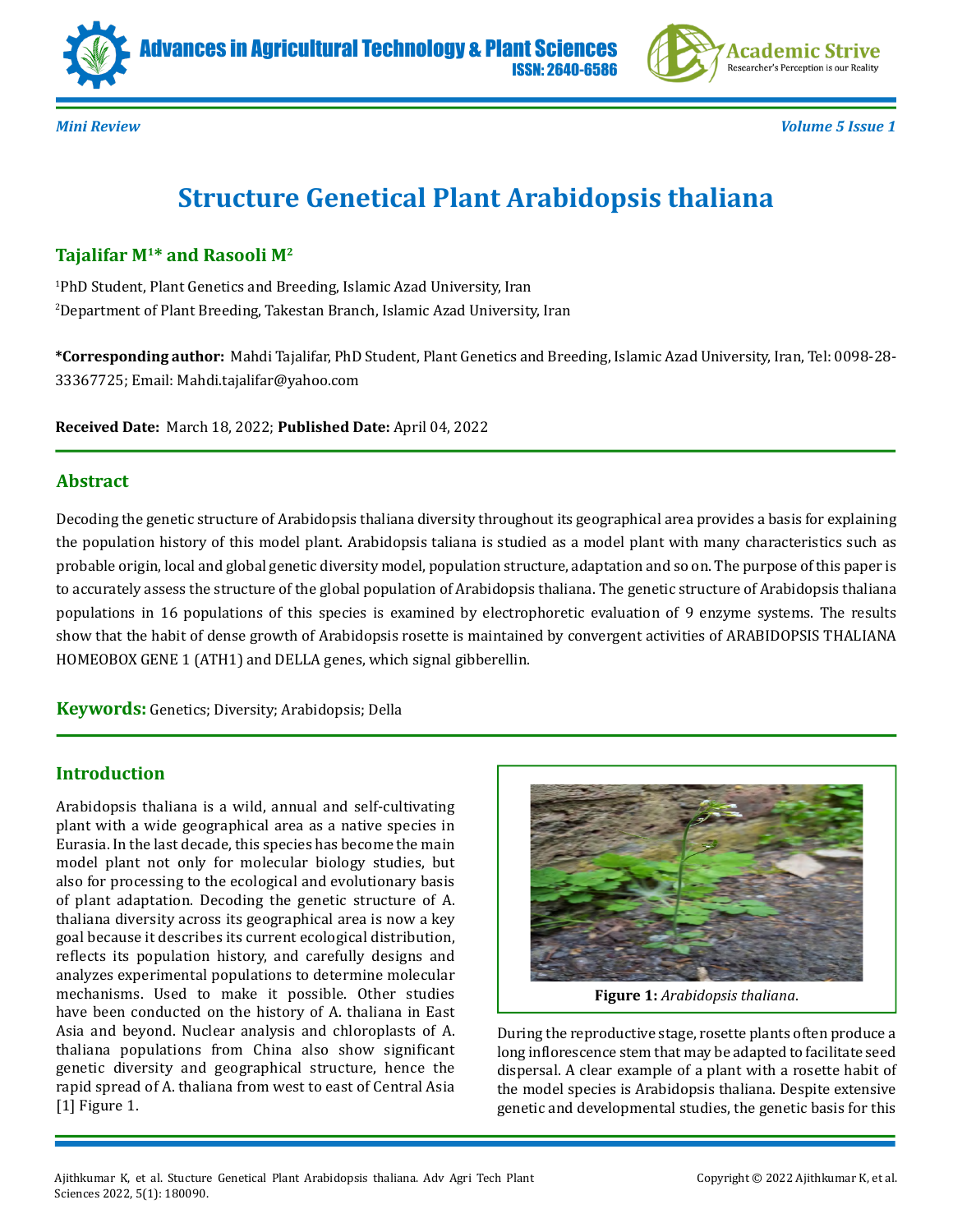major aspect of growth habit remains virtually unknown. An important indication is that vegetative internode length can be caused by interference with phytochrome signaling, as seen in phyA phyB double mutants, phyB phyD triple mutants, or phyB bop2 double mutants. However, phytochromes control a variety of processes throughout the shoot, and as a result, all of these mutant compounds have pleiotropic effects on plant growth [2] Figure 2.



*Arabidopsis thaliana (L.) Heynh.* It has always been considered as a plant species for genetic research. This view has been confirmed in recent years. Because of the small size of the species genome it has been suitable as a tool in plant molecular genetics. It is therefore surprising that little is known about the genetics of the *A.thaliana* population except for a few traits. There are no published reports on the genetic structure of A. thaliana natural populations based on allozyme diversity [3] Figure 3.



**Figure 3:** *Arabidopsis thaliana (L.) Heynh*.

This paper presents the results of a large-scale study of the global population of Arabidopsis thaliana as an example of a natural creature that, like many others, exists in a predominantly continuous habitat that is much larger than the individual migration range. Participates in sexual reproduction (with a minimum of regularity), and exists to some extent as a common human affair, but has no agricultural purpose [4] Figure 4.



Understanding the amount and distribution of genetic diversity and structure in natural populations is fundamental to ecological genetic studies. The amount of genetic diversity within and between populations both affects and responds to responses to selective pressures and evolutionary processes such as gene flow and genetic drift, while research on population structure can be useful for understanding population dynamics. Historical events, etc., which in turn are highly influenced by environmental conditions [5] Figure 5.



**Figure 5:** Genetic diversity.